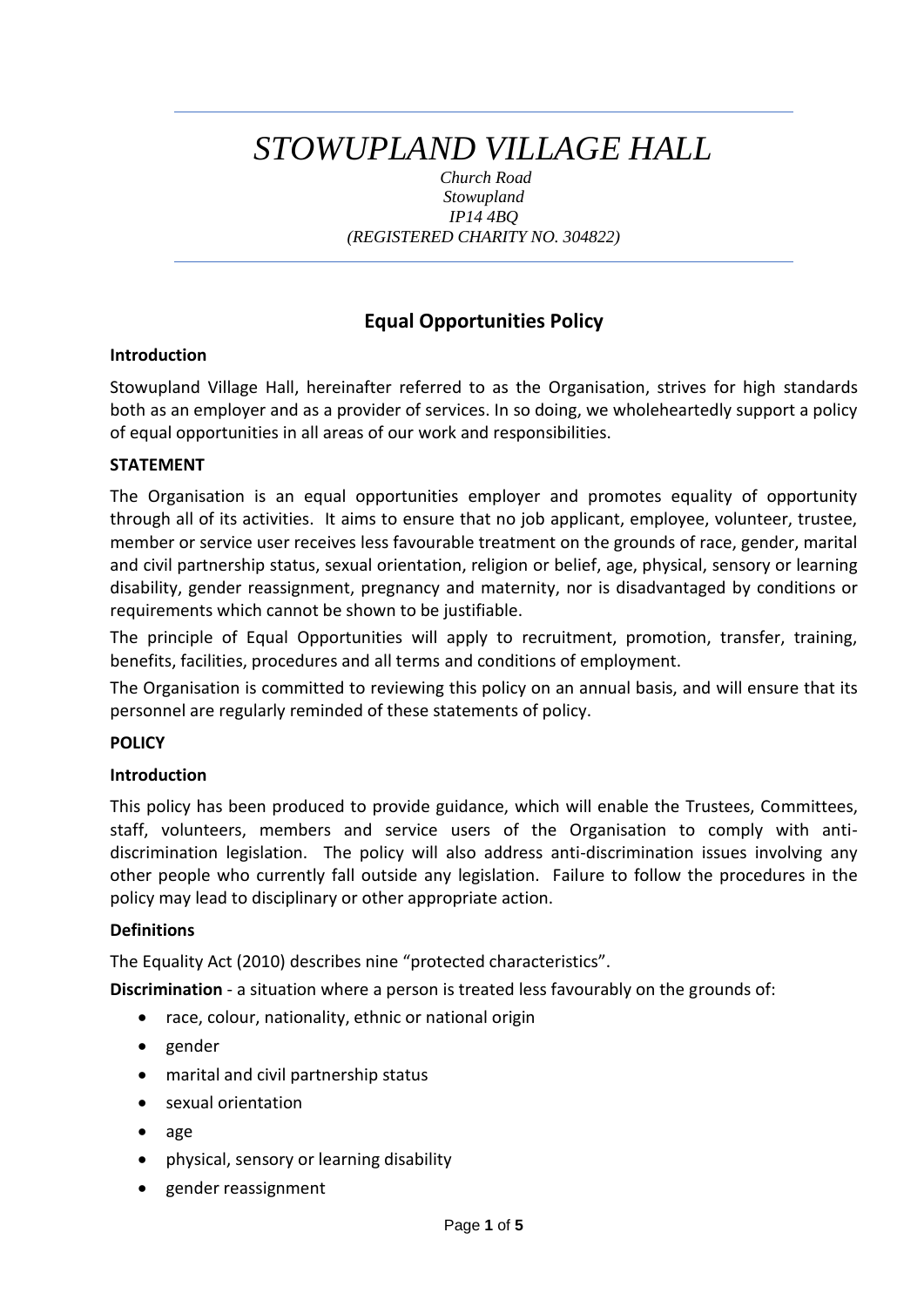- religion and belief (including lack of belief)
- pregnancy and maternity.

In addition to the nine "protected characteristics", the Organisation would not discriminate against people, because of:

- mental health
- caring responsibilities
- class
- HIV status
- employment status
- unrelated criminal convictions
- union activities.

**Associated Discrimination** is direct discrimination against a person because they associate with another person who possesses a protected characteristic.

**Discrimination by Perception** is direct discrimination against a person because it is perceived that they possess a particular protected characteristic.

**Indirect Discrimination** is the imposition of a requirement or condition, which has disproportionate and / or adverse effect e.g., only recruiting people with English qualifications.

**Victimisation** means subjecting a person to detrimental treatment because they are or are believed to be bringing proceedings under the Equality Act; giving evidence or information in connection with proceedings under the Equality Act; doing any other thing for the purposes or in connection with the Equality Act or making an allegation that a person has contravened the Equality Act.

A person must be able to act against unlawful discrimination without fear of reprisals or being subjected to a detrimental effect.

**Harassment** means unwanted behaviour that has the purpose or effect of violating a person's dignity or creates a degrading, humiliating, hostile, intimidating or offensive environment.

**Harassment by a third party** means unwanted, repeated conduct by a third party based on a protected characteristic, which has the purpose or effect of violating the dignity of a person or creating an intimidating, hostile, degrading, humiliating or offensive environment for a person and where the employer does nothing to prevent it from reoccurring. A third party is defined in law as not being the employer or employees of the employer, but people such as customers or clients.

#### **Aims**

- To ensure equal access to jobs, volunteering and services
- To ensure compliance with legislation on discrimination and equality (including the Equality 2010 Act and any other legislation which becomes law)
- To create environments free from harassment and discrimination
- To maximise the use of resources in the best interests of staff, volunteers and service users.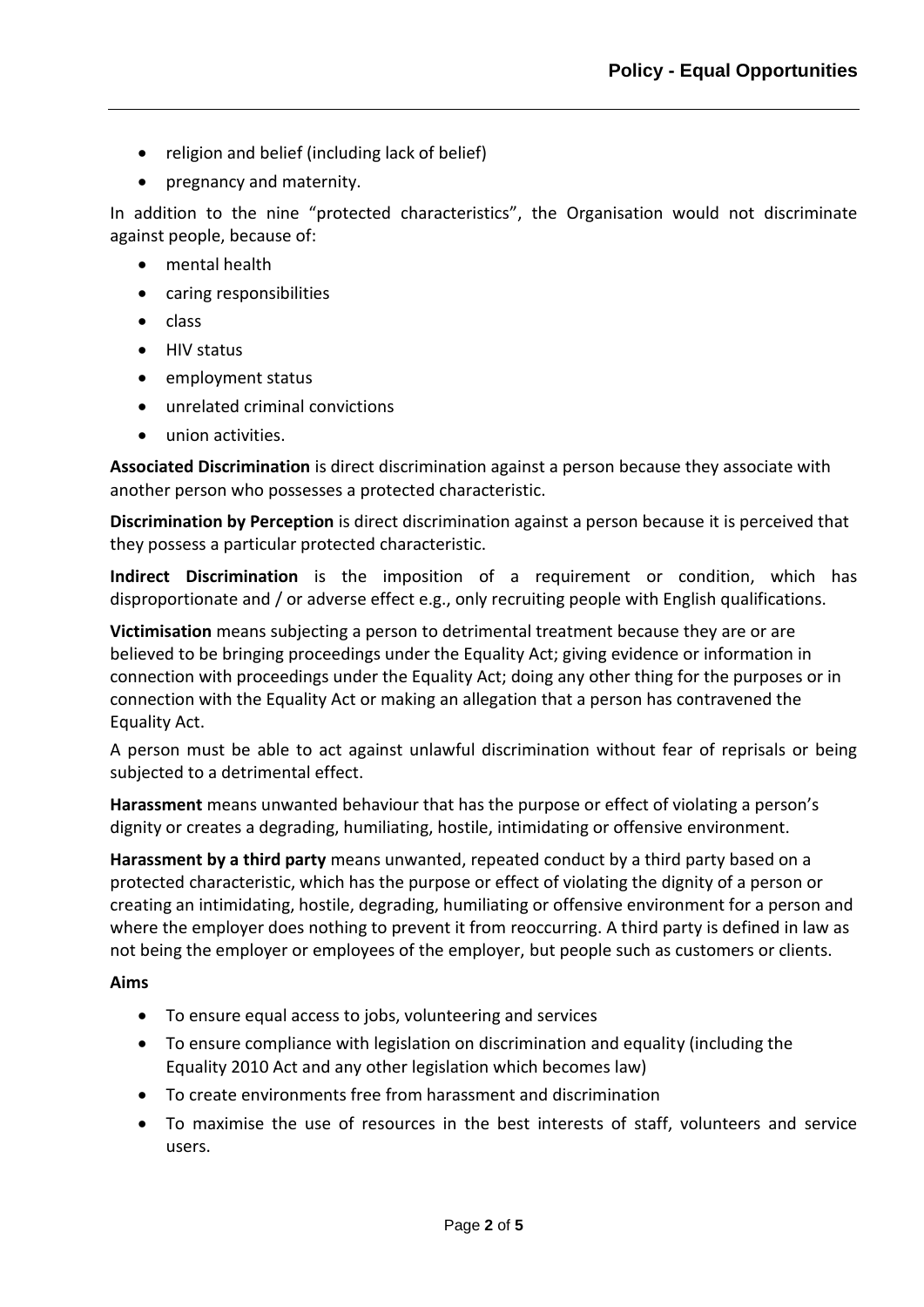## **Objectives**

- Trustees, staff, volunteers, members and service users will be encouraged, by example and guidance, to challenge discrimination where and whenever it arises, whether it be between colleagues, or in any other area relating to the Organisation's work.
- Trustees, Committees, staff and volunteers of The Organisation will be made aware of this policy. A necessary qualification for any position in The Organisation will be a willingness to accept and implement this policy.
- Positive action will be taken to ensure so far as is reasonably practicable that all the Organisation's premises and services are accessible to all people.
- The Trustees will monitor and review annually equality of opportunity relating to the Organisation's services.
- Recruitment and selection procedures will be monitored and reviewed annually by the Trustee Board.
- In order to address discrimination and disadvantage within the workplace, the Organisation will ensure that employment and advancement within the Organisation is determined by objective criteria and personal merit. Recruitment and employment practices will reflect a commitment to Equal Opportunities.

#### **Implementation**

- Responsibility for implementing and developing the policy rests with the Trustees. On a day-to-day basis this responsibility is delegated to the Organisation's Manager.
- Any staff member or volunteer who feels they have been unfairly treated in a way contrary to the intention of this policy should raise the issue through the Organisation's established Grievance Procedure as set out in each employee's Contract of Employment or volunteer's agreement.
- Any service user who feels they have been unfairly treated in a way contrary to the intention of this policy should make a complaint through the Organisation's Manager, who must report any such complaint to the Trustee Board.
- Any member of staff found to be in breach of this policy will be subject to disciplinary action in line with the Standard Terms of Employment.
- Any volunteer found to be in breach of this policy will be counselled on their actions and may, where necessary, be removed from the register of accredited volunteers.
- Any member of the Trustee Board, any committee or working party of the Organisation found to be in breach of this policy will be counselled and may, where necessary, be asked to leave the organisation.
- Any service user found in breach of this policy will be counselled on their actions and may, where necessary, be referred back to their organisation.
- Any job applicant who believes that they have been treated unfairly and contrary to the intention of this policy should raise the issue with the Manager or Chairperson of the Trustee Board.

#### **Recruitment and Promotion**

• The Organisation will strive to ensure that trustees, staff and volunteers reflect the wider communities.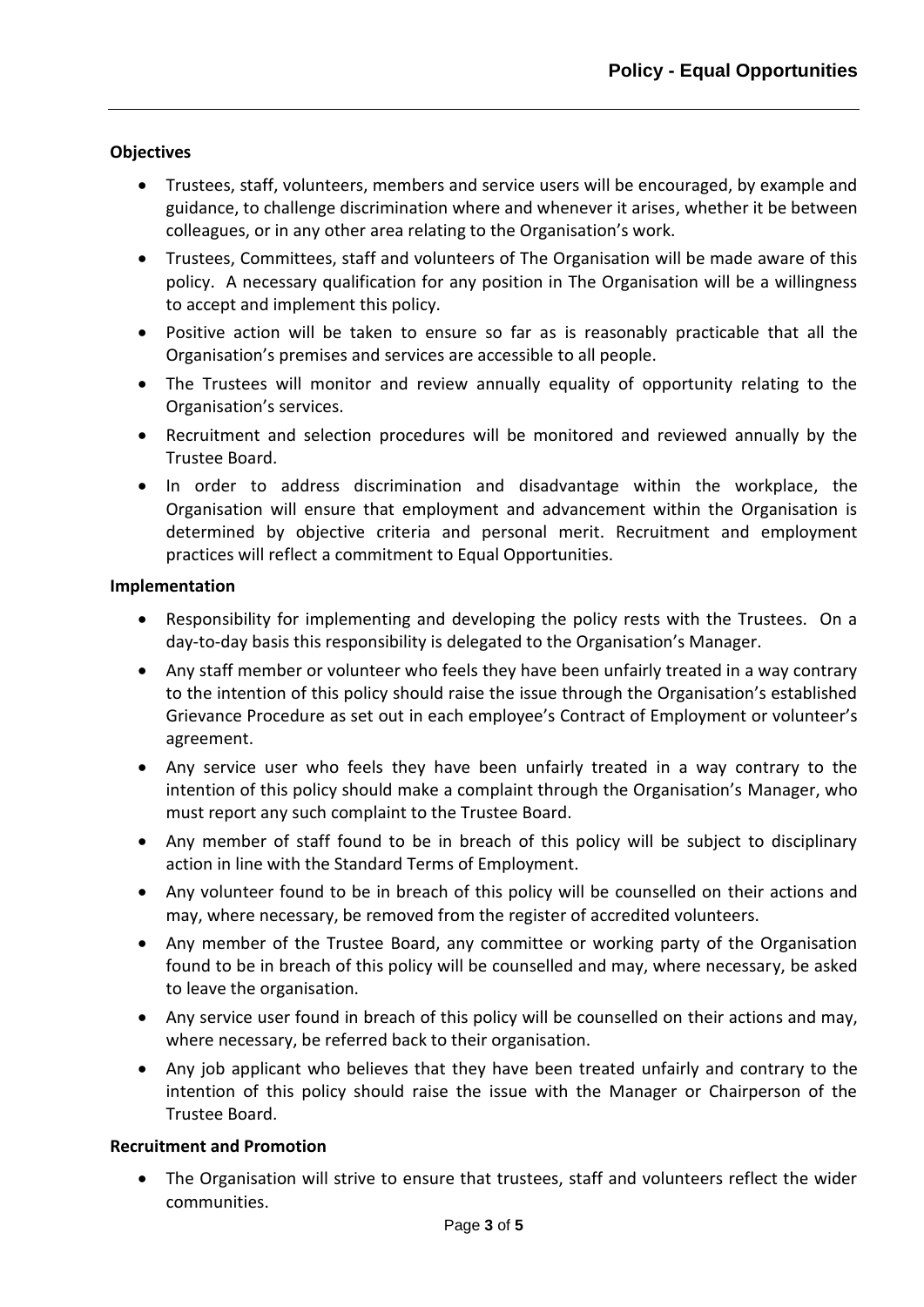- Clear and accurate information regarding vacant posts should be available through advertisement, job or role descriptions, person profiles and the interview. Vacancies should be advertised sufficiently widely in order to reach, within reason, the widest possible range of candidates, either internal and/or external.
- Unless a genuine occupational qualification exists, which limits a post to a particular group, advertisements and recruitment literature should not imply any preferred group.
- Applicants will be informed, through advertisements, job or role descriptions and application forms, of the Organisation's commitment to equal opportunities and the existence of an Equal Opportunities Policy.
- Person specifications should only include requirements, which are necessary and justifiable. Requirements, which are convenient rather than necessary, may be discriminatory.

#### **Interviewing and Short listing**

- An interview panel will be selected for each vacant post as and when necessary. The size and composition of this panel may vary according to the vacant post. Care should be taken to reflect the gender, disability and ethnic make up of the Organisation when selecting the panel.
- The short-listing panel will not select candidates on the basis of the gender, name, possible disability or age of the candidate. They should record reasons for rejecting any candidate at the shortlisting stage.
- Interviews must be undertaken on an objective and equitable basis. Common core questions should be asked of each candidate and suitable evaluation criteria should be used. The interview must only deal with the applicants' suitability and ability to do the job applied for.
- The interview panel must take extreme care not to ask discriminatory questions unrelated to the requirements of the job, e.g., Personal circumstances, gender, race, disablement, sexual orientation, politics, religion, care responsibilities etc.

#### **Training**

- In line with the intentions of this policy, The Organisation will not discriminate in the provision of training courses / opportunities wherever possible.
- Briefing on this policy will form part of the Induction Procedure for Trustees, staff, volunteers and committee members.
- The Organisation will strive to ensure that all training will be accessible to all people.

#### **Monitoring and Review**

The Equal Opportunities Policy will be monitored and reviewed as follows:

- Equal Opportunities will be an agenda item at all the Organisation's Trustee Board meetings and will be minuted.
- A review of the policy will be undertaken annually and will take into account minutes from above. Trustees, staff, volunteers, committee members, members and service users will be encouraged to submit comments for consideration at the review. The Trustee Board will undertake the review.